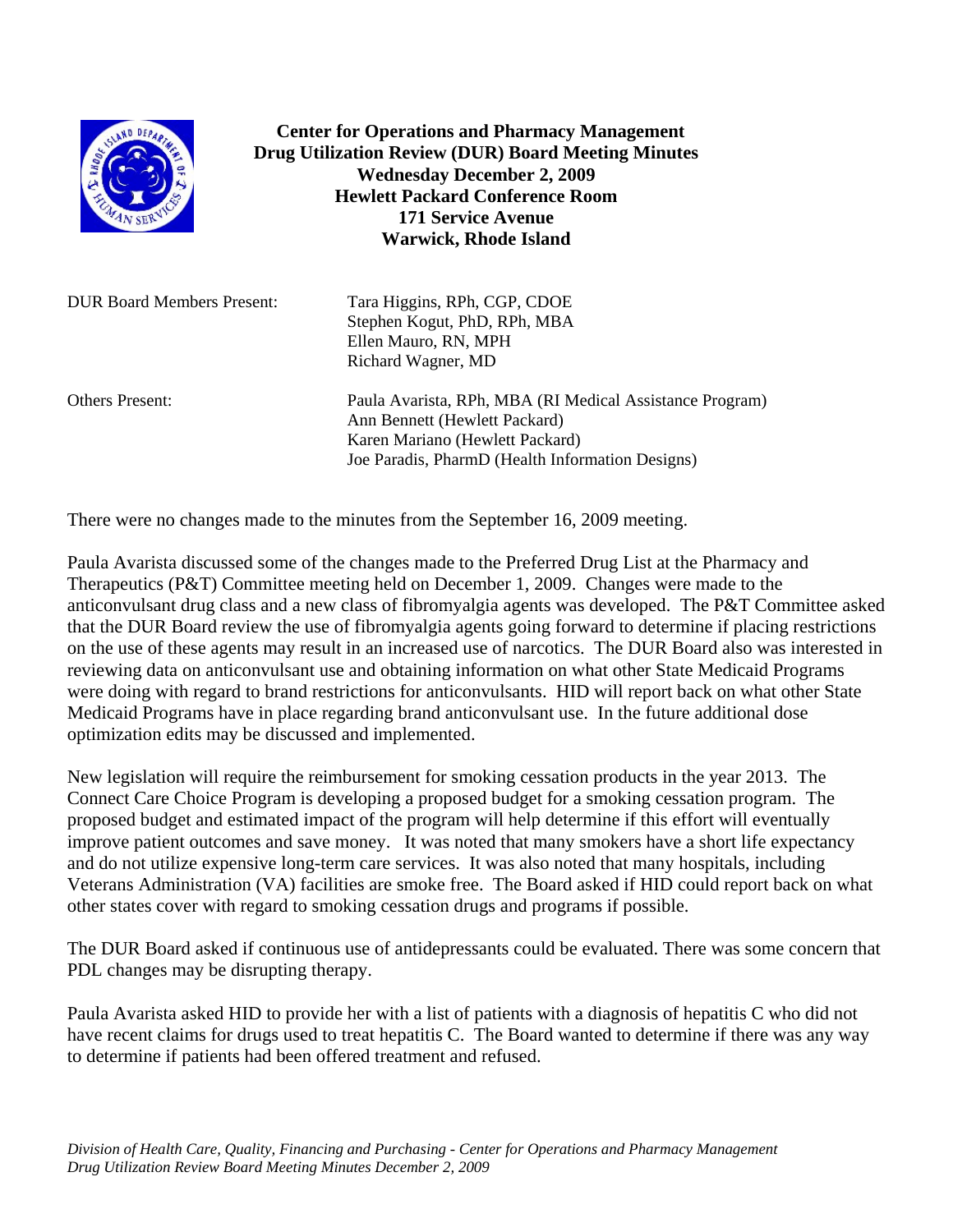There was some discussion regarding the Blue Chip Optima Medicare Advantage plan that will no longer be servicing the state of Rhode Island. There was concern that many of these patients may have not chosen a new health plan.

Problems associated with non-adherence were discussed. HID is planning to supply the Department with a list of patients names and identification numbers who have been identified as non-adherence to lipid lowering and antihypertensive therapy. Intervention letters are being sent to prescribers on an ongoing basis. A list of patient identifiers will also be made available to the Nurse Case Managers who are directly responsible for monitoring patients in an effort to improve adherence. The Department is also trying to identify patients with diabetes who may be non-adherent to testing their blood glucose levels. Since one of the goals of the Connect Care Choice program is to reduce ER visits and hospitalizations, they also tracks patients who are non-adherent to lipid lowering, beta blocker and antidepressant therapy. Ellen Mauro will coordinate efforts with HID to determine how best to identify and intervene with these patients.

Paula Avarista discussed the Community Medication Assistance Program (CMAP). CMAP covers mental health drugs and has a formulary but has not formal mechanism to review, add or remove drugs from the formulary. CMAP has asked the department to have the DUR Board recommend formulary coverage of two newer agents in particular, desvenlafaxine (Prestiq®) and paliperidone extended release injectable suspension (Invega<sup>®</sup> Sustenna<sup>TM</sup>). The Board recommended that CMAP follow the recommendations set forth in the PDL for any drug reviewed as part of the PDL process. If new drugs are added to the PDL then they should be added to coverage under CMAP as well. Injectables are not part of the PDL review process. Therefore, the Board recommended that CMAP include coverage of paliperidone extended release injectable suspension (Invega<sup>®</sup> Sustenna<sup>TM</sup>). However, since desvenlafaxine (Prestiq®) was made non-preferred, the recommendation was for CMAP not to include coverage of the drug. The Board also recommended that if possible the CMAP reimbursement system be modified to allow for step edits or prior authorizations similar to the PDL.

The ongoing use of a long acting injectable antipsychotic agent with oral therapy was discussed. The Board noted that there are some cases were ongoing oral and long acting therapy could be clinically indicated despite the high costs associated with duplicate therapy. It was also noted that avoidance of hospitalizations is a key factor in determining if patients should remain on duplicate therapy. HID will send a list of patients identified to the Department for further review.

The use of buprenorphine/naloxone (Suboxone<sup>®</sup>) and other opioids was discussed. Each month approximately 10% of buprenorphine/naloxone (Suboxone®) patients also have a claim for another opioid. This data includes both Medicaid and CMAP patients. The Board asked if the data could be broken out by Medicaid and CMAP patients in the future and that CMAP be notified of the results as well. DUR letters have not bee sent at this time per previous recommendations from the DUR Board. HID will continue to monitor this on a monthly basis.

The under utilization of lipid lowering therapy in patients with diabetes as well as the use of atypical antipsychotics in the diabetic population was discussed. HID will send the Department lists of patient identifiers for further follow-up.

The use of atypical antipsychotic agents in patients under age 18 was discussed. Some of the atypical agents are indicated for children as young as 6 years of age, but some are not indicated for patients under